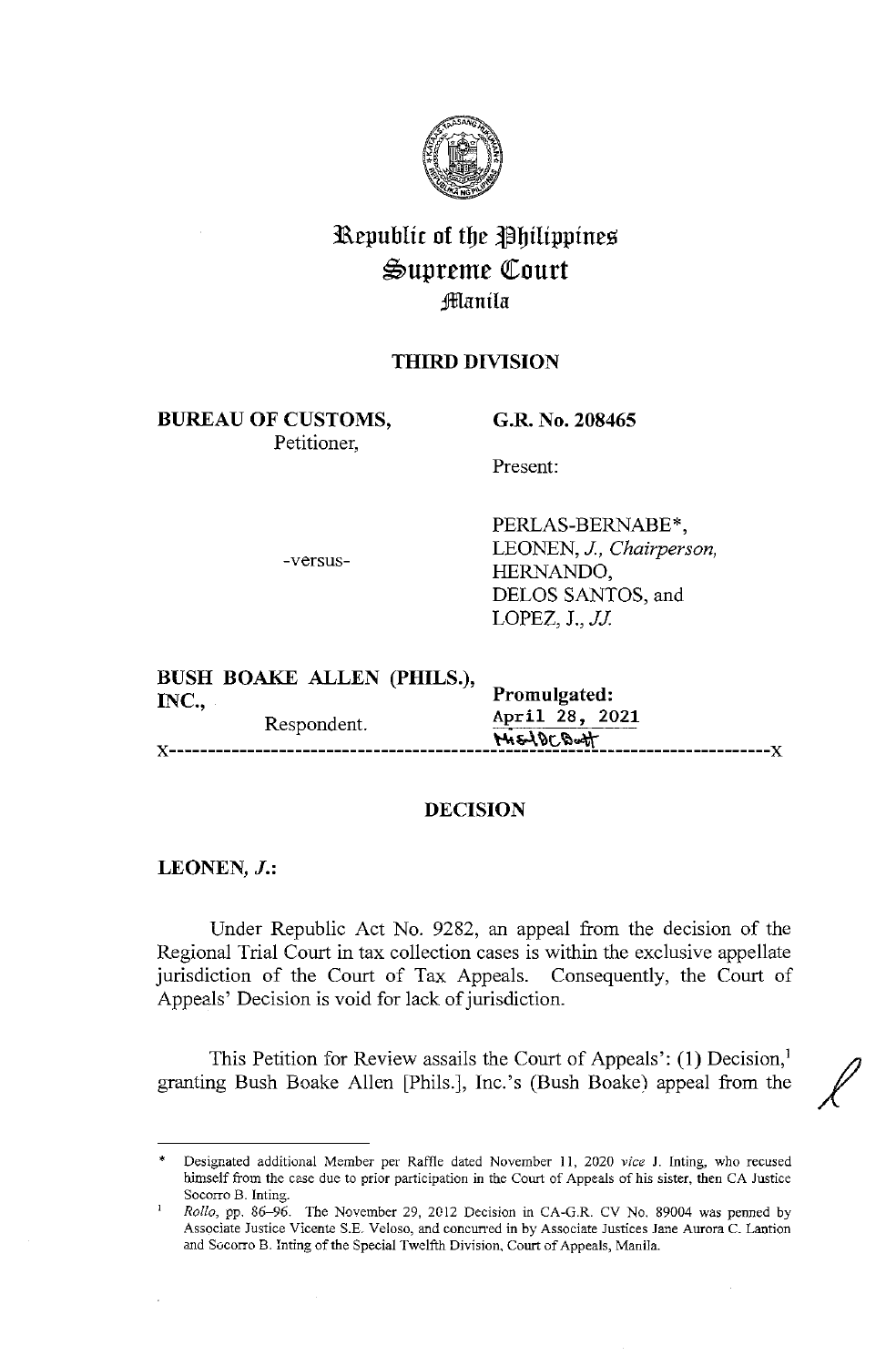*f* 

Regional Trial Court's Decision;<sup>2</sup> and (2) Resolution,<sup>3</sup> denying the Bureau of Customs' motion for reconsideration.

Relying heavily upon this Court's ruling in *Pilipinas Shell Petroleum Corporation v. Commissioner of Internal Revenue*,<sup>4</sup> the Court of Appeals held that Bush Boake is a transferee in good faith and for value of Tax Credit Certificate (TCC) No. 004334, and thus, may not be required to pay again the customs duties covered by the TCC.

Bush Boake, a Board of Investments-registered corporation,<sup>5</sup> is engaged in the manufacture, importation and exportation of chemical fragrances and flavors.<sup>6</sup> For its importations of goods and raw materials, it was assessed by the Bureau of Customs, customs duties and taxes amounting to  $\text{\texttt{P2}}$ ,462,650.00.<sup>7</sup>

On April 11, 1996, Filipino Way Industries, Inc. assigned Tax Credit Certificate (TCC) No. 004334 in favor of Bush Boake, as payment for chemicals supplied by the latter. $8$  TCC No. 004334 was issued by the One Stop Shop Tax Credit and Duty Drawback Center (Duty Drawback Center) of the Department of Finance on March 19, 1996, in favor of Filipino Way Industries, Inc.,<sup>9</sup> purportedly as refund<sup>10</sup> for taxes and/or duties it paid on raw materials equivalent to P2,462,650.00.

The Duty Drawback Center was created on February 7, 1992 under Administrative Order (A.O.) No. 266,<sup>11</sup> with the mandate to provide a simplified, harmonized,<sup>12</sup> orderly and expeditious tax credit system.<sup>13</sup> Its primary function is to process and issue tax credits and duty drawbacks under Executive Order No. 226, Section 106(c) of the Tariff and Customs Code of the Philippines, Section 106 of the National Internal Revenue Code, and other applicable laws. It is composed of a representative from the Department of Finance, as chairperson, and representatives from the Board of Investments, Bureau of Customs, and Bureau of Internal Revenue, as members. <sup>14</sup>

<sup>2</sup>  Id. at 44-57. The March 5, 2007 Decision in Civil Case No. 02-102693 was penned by Presiding Judge Marivic T. Balisi-Umali of the Regional Trial Court of Manila, Branch 20.

Id. at 98. Resolution dated August 5, 2013.

<sup>4</sup>  565 Phil. 613 (2007) [Per J. Velasco, Jr., Second Division].

<sup>5</sup>  *Rollo,* p. 33.

<sup>6</sup>  Id.at 51.

**Id. at 33.** 

 $8$ **Id. at 47, RTC Decision; and 193, respondent's Memorandum.** 

 $\overline{9}$ <sup>9</sup> Id. at 33.<br><sup>10</sup> Id. at 47.

<sup>&</sup>lt;sup>11</sup> Creating A One-Stop-Shop Inter-Agency Tax Credit and Duty Drawback Center (Center) For The Processing Of All Tax Credits and Duty Drawbacks, Defining Its Powers, Duties And Functions, and

For Other Purposes (February 7, 1992).<br><sup>12</sup> Administrative Order No. 138 (2014), sec. 2. Strengthening the Operation of the One-Stop Shop Inter-Agency Tax Credit and Duty Drawback Center.<br>
<sup>13</sup> Administrative Order No. 266 (1992), sec. 1.<br>
<sup>14</sup> Administrative Order No. 266 (1992), sec. 2.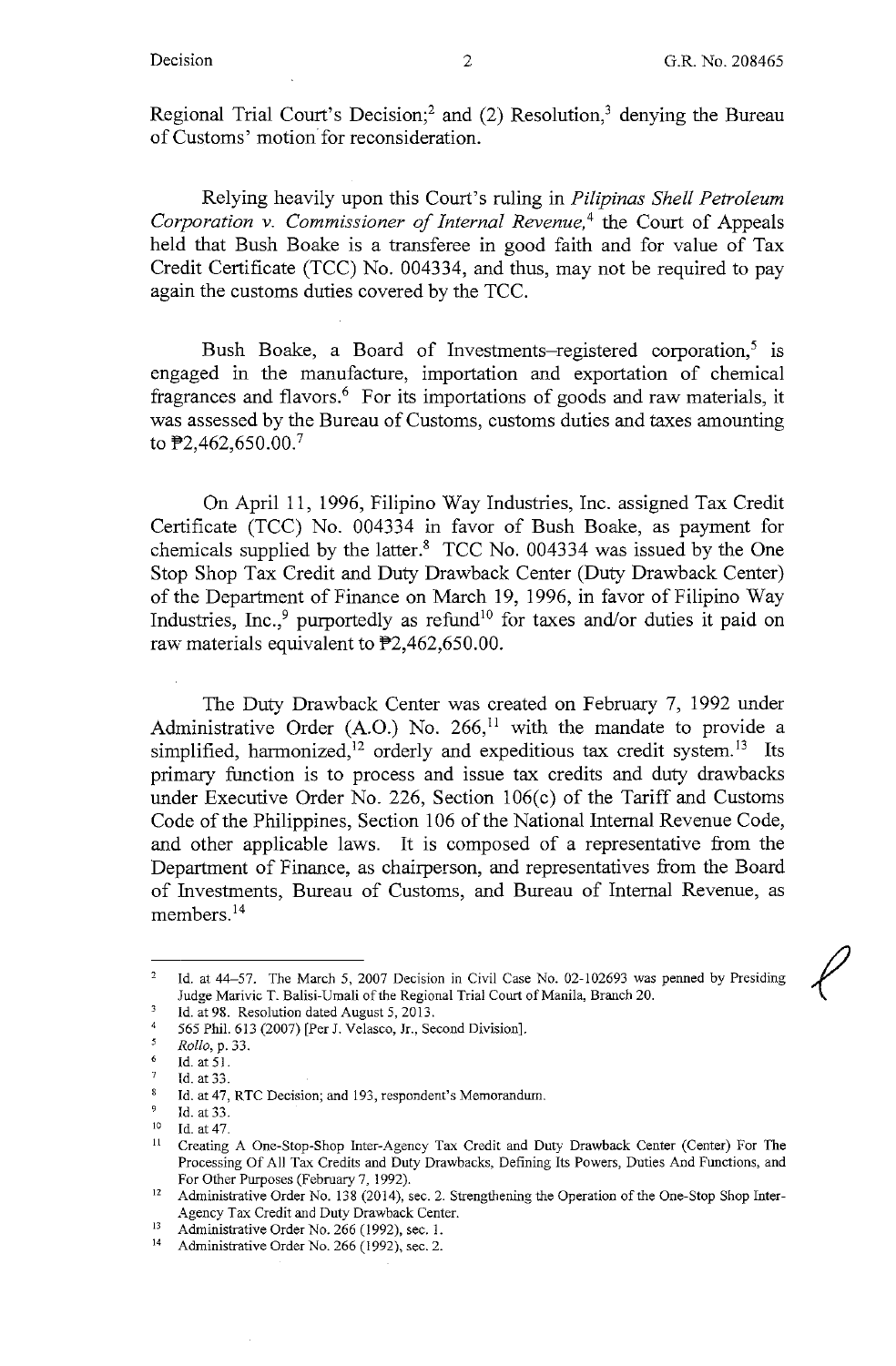Bush Boake utilized TCC No. 004334 to settle its customs duties and tax liabilities with the Bureau of Customs. 15

However, the post-audit subsequently conducted by the Duty Drawback Center revealed that TCC No. 004334 was fraudulently issued. It was discovered that the export declarations and bank credit memos submitted by Filipino Way Industries, Inc. to the Duty Drawback Center were forgeries and that the company no longer exists.<sup>16</sup> Consequently, TCC No. 004334 was canceled on September 26, 2001.<sup>17</sup> Thereafter, the Bureau of Customs demanded from Bush Boake the payment of its obligations. 18

Upon Bush Boake's refusal to pay, the Bureau of Customs filed a complaint for Collection of Sum of Money with damages before the Regional Trial Court of Manila.<sup>19</sup> Bush Boake, in turn, filed a third-party complaint against Filipino Way Industries, Inc.<sup>20</sup> The latter was eventually declared in default for failure to file any responsive pleading.<sup>21</sup>

On March 5, 2007, the Regional Trial Court rendered a Decision<sup>22</sup> in favor of the Bureau of Customs and held Bush Boake liable for unpaid customs duties amounting to P2,462,650.00. The trial court ruled that Bush Boake failed to prove that it was a transferee of TCC No. 004334 in good faith and for value.<sup>23</sup> The trial court also dismissed Bush Boake's counterclaim. 24 The dispositive portion of the Decision reads:

Premises considered, the Court finds for the plaintiff and hereby orders the defendant Bush Boake Allen Phil. Inc. to pay the Republic of the Philippines the amount of P2,462,650.00 with 6% interest from the filing of the case in court.

Defendant's counterclaim for being unmeritorious is hereby DISMISSED.

SO ORDERED.<sup>25</sup>

Bush Boake appealed before the Court of Appeals.<sup>26</sup>

22 Id. at  $44-57$ .<br>
23 Id. at  $56$ .<br>
24 Id. at  $57$ .<br>
25 Id. at 112.<br>
26 Id. at 14.

<sup>15</sup> *Rollo, p.* 33.<br>
16 Id. at 48.<br>
<sup>17</sup> Id. at 193.<br>
<sup>18</sup> Id. at 32.<br>
<sup>19</sup> Id. at 13, Petition; and 44, RTC Decision.<br>
<sup>20</sup> Id. at 33.

 $^{21}$  Id. at 14.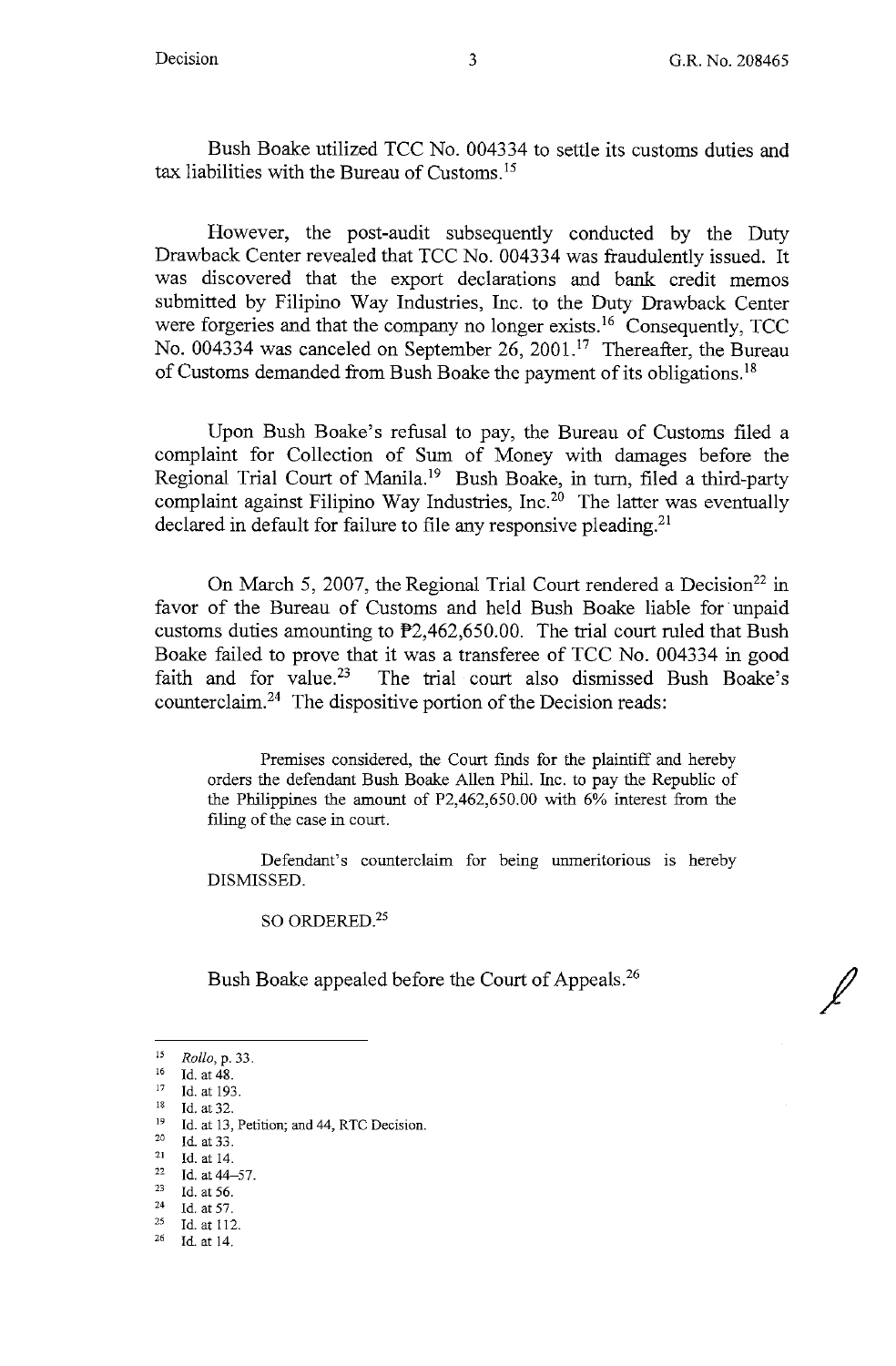*I* 

The Court of Appeals Special Twelfth Division granted<sup>27</sup> Bush Boake's appeal, and reversed and set aside the trial court's Decision. It found Bush Boake to be a transferee of TCC No. 004334 in good faith and for value, having relied on the Duty Drawback Center's representation that the TCC was genuine and valid.<sup>28</sup> As such, it cannot be unjustly prejudiced by the fraud committed by the transferor, Filipino Way Industries, Inc., in the procurement of the subject TCC from the Duty Drawback Center.<sup>29</sup> Consequently, the appellate court held that Bush Boake may not be legally required to pay again the tax covered by the TCC. <sup>30</sup>

### Hence, the Bureau of Customs filed this Petition.<sup>31</sup>

Petitioner contends that its acceptance of TCC No. 004334 did not amount to a valid payment because it did not receive a single centavo.<sup>32</sup> Respondent's obligation was not extinguished, but remained outstanding pursuant to Article 1231 of the Civil Code.<sup>33</sup> It argues that the "TCC is akin to a bill of exchange or other mercantile document which produces the effect of payment only when it has been cashed[.]"34 Considering there was no delivery of money, petitioner submits that it had a valid cause of action against respondent for the payment of the latter's outstanding obligations.<sup>35</sup>

Petitioner further contends that "[r]espondent is not a transferee of the TCC in good faith and for value."<sup>36</sup> It posits that the facts obtaining in *Pilipinas Shell Petroleum Corporation v. Commissioner of Internal Revenue*<sup>37</sup> cited by the Court of Appeals in its Decision, are different from the present case.<sup>38</sup>

In *Pilipinas Shell Petroleum Corporation,* petitioner asserts that the nature of the case involves assessment of deficiency excise taxes while the case *a quo* involves a civil case for collection of sum of money.39 Also, in *Pilipinas Shell Petroleum Corporation,* the facts did not clearly establish the fraudulent acts of the original grantees in procuring the tax credit certificates while here, petitioner proved that Filipino Way Industries, Inc., the original grantee, is a nonexistent company and all documents submitted for TCC No. grantice, is a honexistent company and an documents submitted for TCC FO.<br>004334 were forgeries.<sup>40</sup> Considering the factual variance in the two cases,

 $\frac{27}{28}$  Id. at 86-96.

 $\frac{28}{29}$  Id. at 39.<br>  $\frac{29}{30}$  Id. at 38.

 $\begin{array}{ll}\n 30 & \text{Id.} \\
 31 & \text{Id.} \text{ at } 86-96. \\
 32 & \text{Id.} \text{ at } 214, \text{OSG Memorandum.} \\
 33 & \text{Id}\n \end{array}$ 

<sup>33</sup> Id.

<sup>34</sup> Id. 35 Id.at214-215. 36 Id. at 216. 37 *565* Phil. 613 (2007) [Per J. Velasco, Jr., Second Division]. 38 *Rollo,* p. 218.

<sup>30</sup> Id.

<sup>40</sup> Id.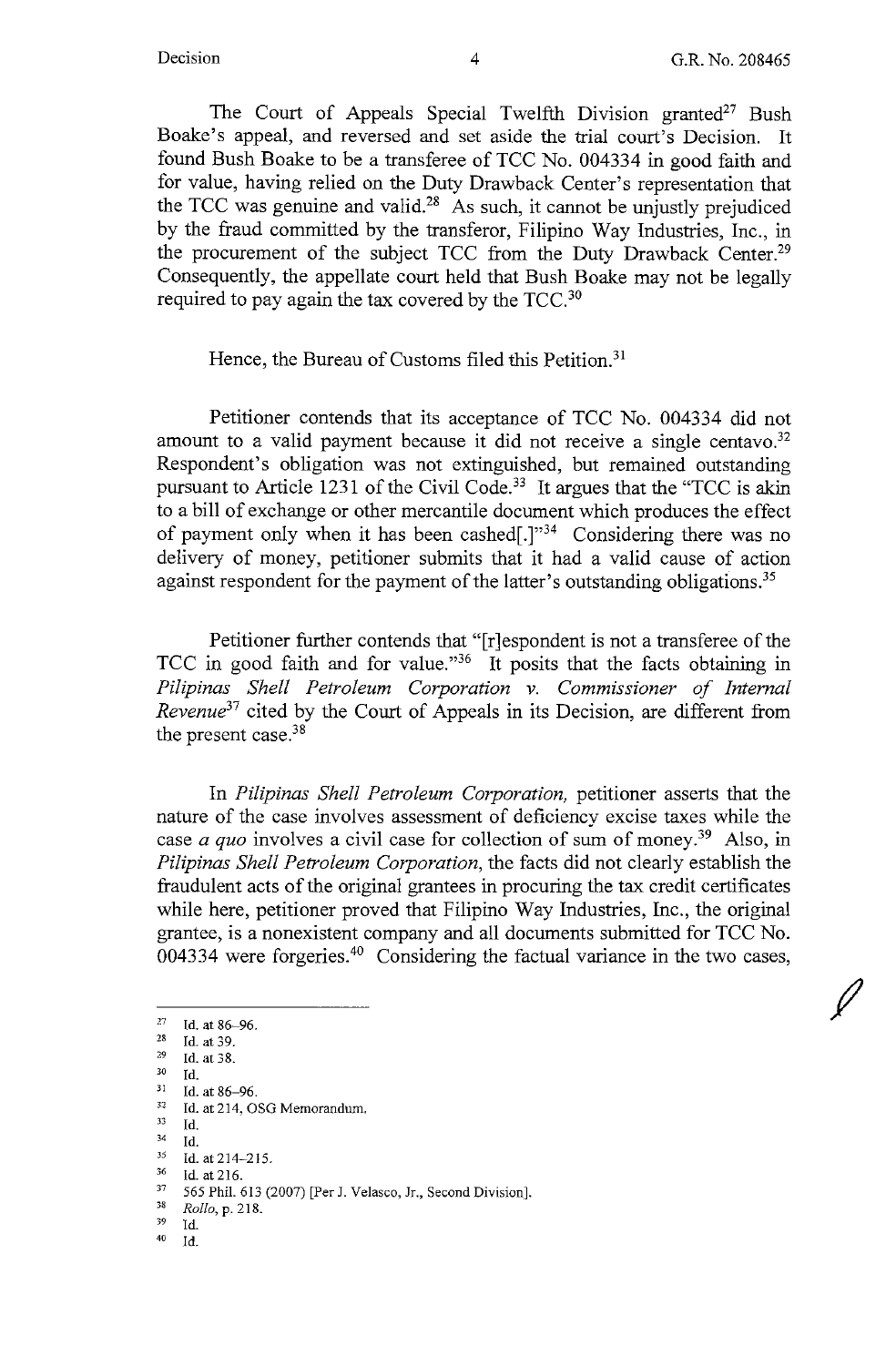petitioner submits that the ruling in *Pilipinas Shell Petroleum Corporation* is not applicable.<sup>41</sup>

Petitioner additionally emphasizes that respondent's liability for its outstanding customs duties and taxes is not necessarily based on the Liability Clause found in the TCC, but pursuant to the provisions of the Civil Code, existing laws, and jurisprudence. 42

Furthermore, petitioner maintains that the trial court's finding that respondent is not a transferee "in good faith and for value is supported by hard and convincing evidence."<sup>43</sup> In contrast, the Court of Appeals merely concluded, based on the *Pilipinas Shell Petroleum Corporation* ruling, that respondent was in good faith because the Duty Drawback Center verified the TCC as valid and genuine prior to respondent's acceptance of the transfer.<sup>44</sup> At any rate, petitioner contends that respondent has not sufficiently established its defense of good faith. <sup>45</sup>

Finally, petitioner urges this Court to revisit the ruling in *Pilipinas Shell Petroleum Corporation,* arguing thus:

If the only basis for determining good faith on the part of the transferee of TCCs is the mere approval of the transfer by the Center, then all these pending cases involving tax credit certificates [ collection cases filed and still pending before the regular courts involving fraudulentlysecured TCCs in the hundreds of millions of pesos] . . . must all be dismissed, since all the transfers of the TCCs were approved by the Center, and given the fact that, in all instances, the fraud relative to the transfer or assigmnent of the TCC from the original grantee to the transferee is very difficult to establish because of the collusion that pervaded involving even the officers and employees of the Center.<sup>46</sup>

Petitioner adds that several cases have been filed before the Office of the Ombudsman against the personnel and officers of the Duty Drawback Center, including private individuals, based on these grand-scale collusion and conspiracy to defraud the Republic of billions of pesos involving issuances and transfers of tax credit certificates, known as "tax credit scam."<sup>47</sup>

For its part, respondent counters that the Petition is defective for failure to attach material documents, such as the subject TCC, pertinent

 $Id.$ 

<sup>41</sup> Id. at 219.<br> $42$  Id. at 221.

 $45$  Id.<br> $45$  Id. at 222.

Id.

*<sup>41</sup>* Id.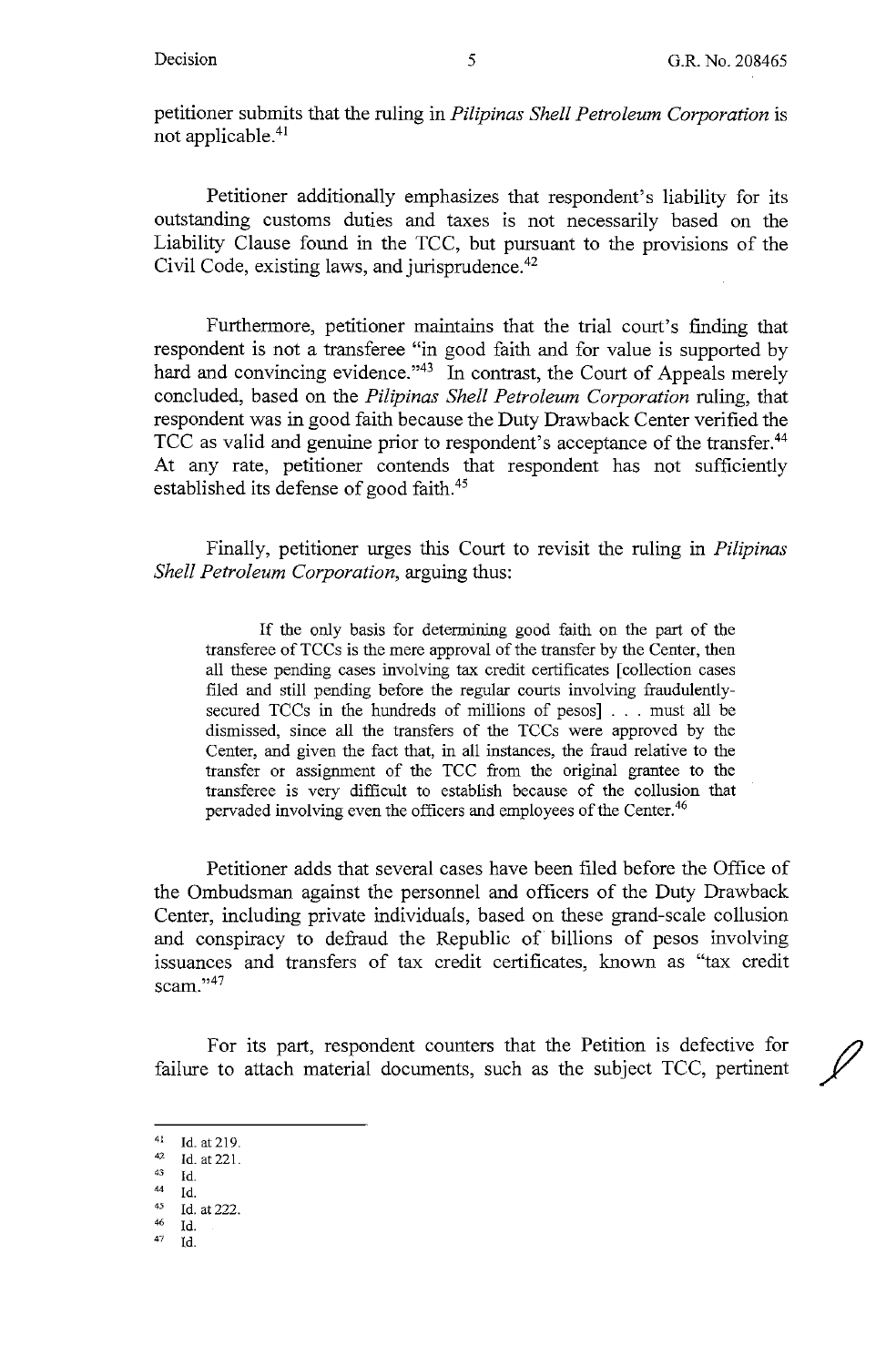communications and transcript of stenographic notes.48 Respondent further asserts that this case is not a civil case, as petitioner erroneously claims, but a tax case, involving as it does the collection of customs duties and taxes. Moreover, the determination of petitioner's tax liabilities hinges on the validity of the subject TCC.<sup>49</sup>

Respondent further maintains that it acquired TCC No. 004334 in good faith and for value:<sup>50</sup> *First*, respondent asserts that the TCC was issued by the Duty Drawback Center so it had every right to rely on its validity at the time of the transfer.<sup>51</sup> Second, upon verification, the Duty Drawback Center confirmed the authenticity of TCC No. 004334, and approved the assignment thereof to respondent.<sup>52</sup> Third, the assignment was made in payment of Filipino Way Industries Inc.'s outstanding obligations.<sup>53</sup>

Respondent contends that a tax credit certificate is transferable and may be used as payment for any customs duties and/or tax liabilities of the transferee.<sup>54</sup> As a transferee in good faith and for value of TCC No. 004334, respondent asserts that it may no longer be required to pay again the taxes covered by the TCC, upon a belated finding on post audit<sup>55</sup> that the TCC is void.<sup>56</sup> It notes that "the remedy of the Government is to go after the grantee alleged to have perpetrated fraud in the procurement of the subject TCCs."<sup>57</sup>

The issues to be resolved are:

First, whether or not petitioner's acceptance of the worthless tax credit certificate used by respondent in payment of the latter's customs duties produced the effect of a valid payment which extinguished respondent's obligations with petitioner;

Second, whether or not respondent is a transferee in good faith and for value and may not unjustly be prejudiced by the fraud committed by the transferor in the procurement of TCC No. 004334; and

Lastly, whether or not respondent is liable to pay again the customs duties and taxes covered by the cancelled TCC No. 004334.

The Petition is granted.

48 Id. at 196.  $^{49}$  Id. at 197. so Id.  $\frac{51}{52}$  Id.  $\begin{array}{r} 52 \\ 53 \\ \text{Id. at } 197 - 198. \\ 54 \\ \text{Id. at } 198. \end{array}$ 54 Id.  $\frac{55}{56}$  Id. at 201.  $^{56}$  Id. at 199. Id. at 200.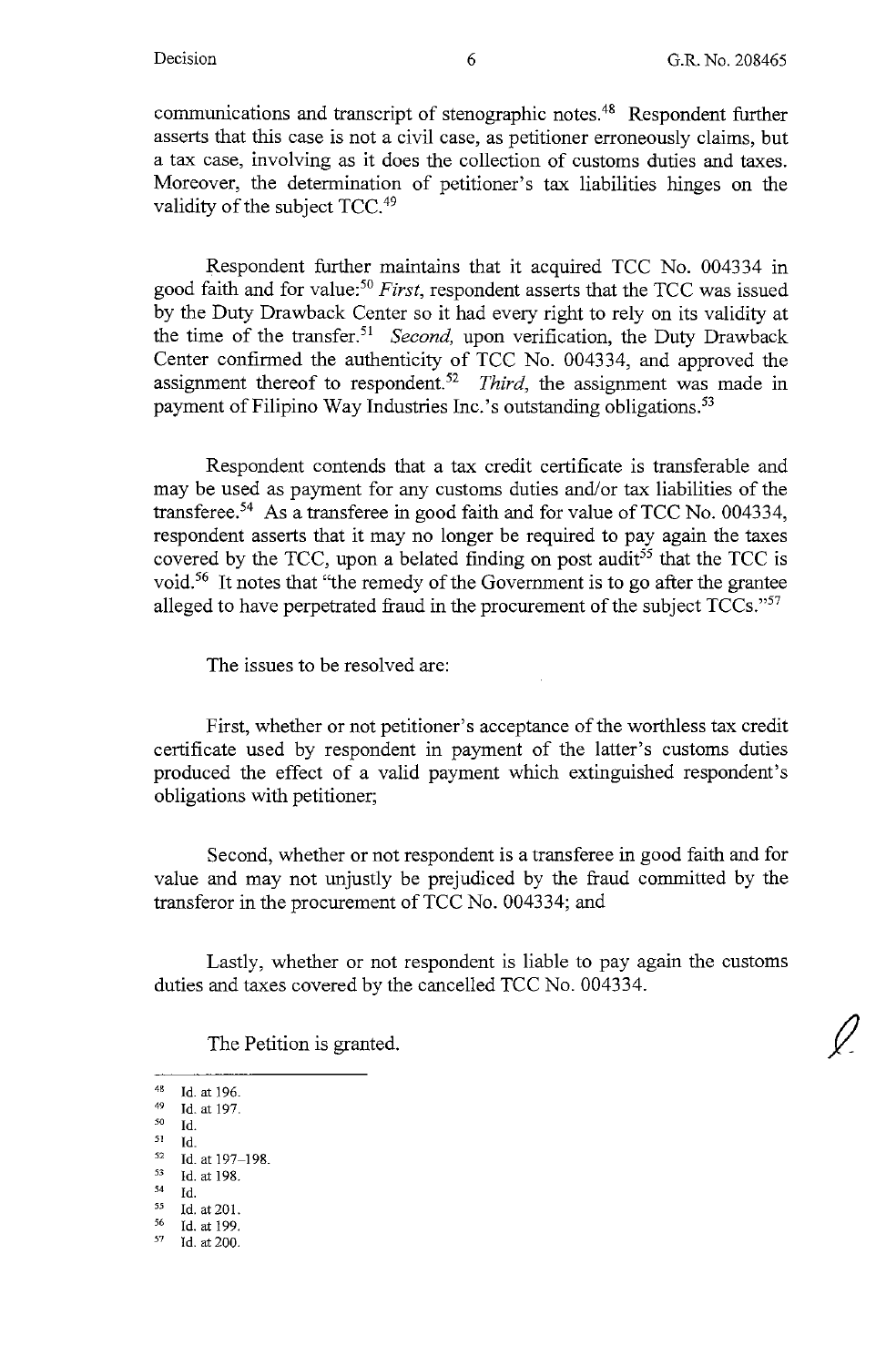This Court addresses first the issue on the jurisdiction of the Regional Trial Court, as well as the Court of Appeals in this case.

Petitioner asserts that the case at hand is a simple case for collection of a sum of money, which is well within the jurisdiction of the Regional Trial Court.<sup>58</sup> On the other hand, respondent counters that this is a tax case, involving the collection of customs duties and taxes and that the determination of its tax liabilities hinges on the validity of the tax credit certificate. 59

The Court sustains the jurisdiction of the Regional Trial Court.

Petitioner filed its complaint for collection of the unpaid customs duties in 2002, before Republic Act No. 1125,<sup>60</sup> was amended by Republic Act No. 9282 in 2004. Section 7 of Republic Act No. 1125 enumerates the cases over which the Court of Tax Appeals exercises jurisdiction, *viz:* 

SECTION 7. *Jurisdiction*. - The Court of Tax Appeals shall exercise exclusive appellate jurisdiction to review by appeal, as herein provided.

- (1) Decisions of the Collector of Internal Revenue in cases involving disputed assessments, refunds of internal revenue taxes, fees or other charges, penalties imposed in relation thereto, or other matters arising under the National Internal Revenue Code or other law or part of law administered by the Bureau of Internal Revenue;
- (2) Decisions of the Commissioner of Customs in cases involving liability for customs duties, fees or other money charges; seizure, detention or release of property affected fines, forfeitures or other penalties imposed in relation thereto; or other matters arising under the Customs Law or other law or part of law administered by the Bureau of Customs; and
- (3) Decisions of provincial or city Boards of Assessment Appeals in cases involving the assessment and taxation of real property or other matters arising under the Assessment Law, including rules and regulations relative thereto.

Under Republic Act No. 1125, the Court of Tax Appeals had exclusive appellate jurisdiction over decisions of the Collector of Internal Revenue, Commissioner of Customs, and Board of Assessment Appeals on disputed assessments of internal revenue taxes, customs duties, and real

 $\frac{58}{59}$  Id. at 209.

 $^{59}$  Id. at 197.

An Act Creating the Court of Tax Appeals.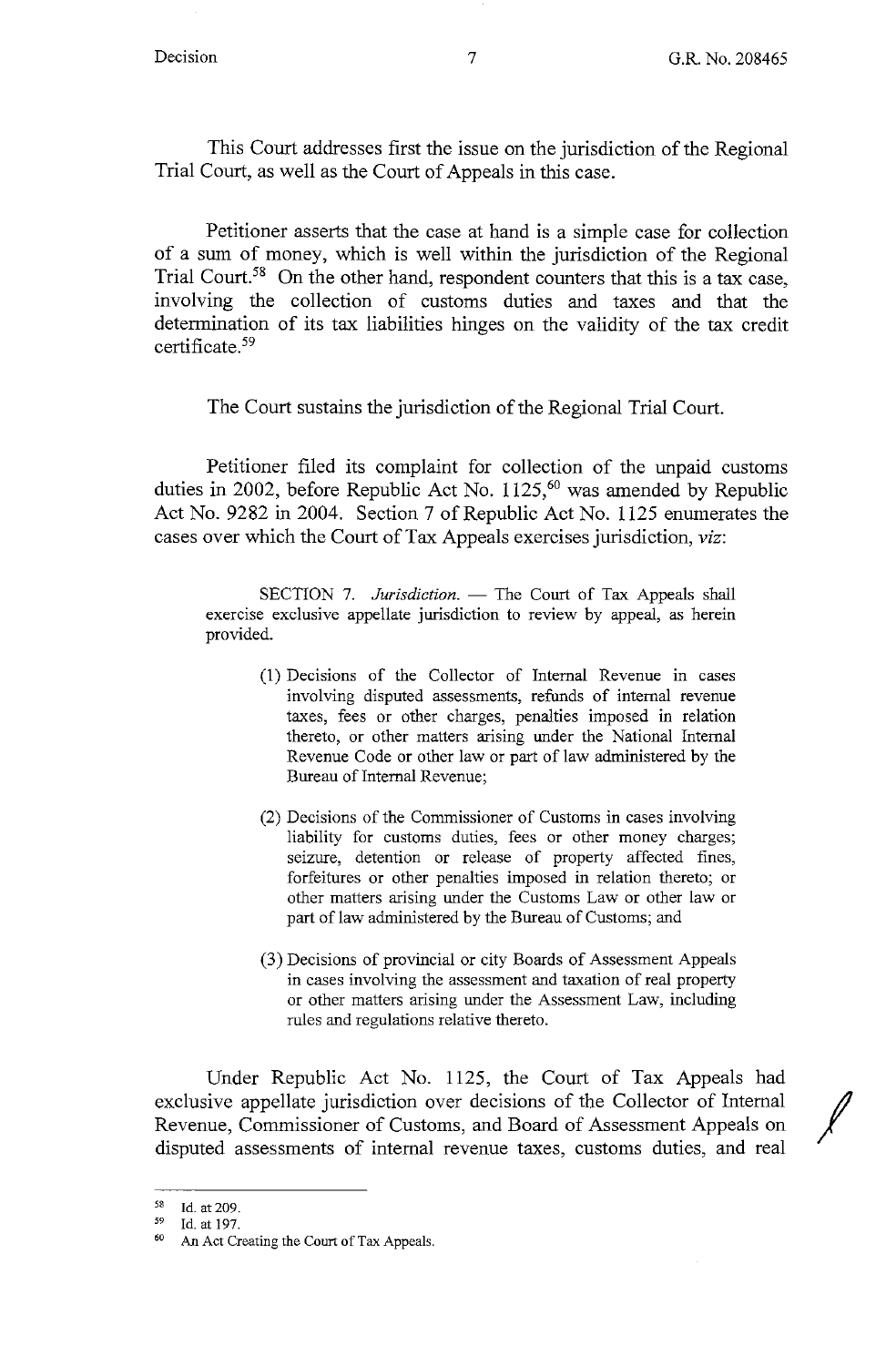$\sim 100$  km s  $^{-1}$ 

*I* 

property taxes, as the case may be. These do not include tax collection cases. Petitioner's complaint for collection thus falls under the general jurisdiction of the Regional Trial Court.<sup>61</sup> Section 19(6) of Batas Pambansa Blg. 129, as amended, provides:

SECTION 19. *Jurisdiction in civil cases*. - Regional Trial Courts shall exercise exclusive original jurisdiction:

( 6) In all cases not within the exclusive jurisdiction of any court, tribunal, person or body exercising jurisdiction of any court, tribunal, person or body exercising judicial or quasi-judicial functions[.]

This issue on the trial court's jurisdiction over a tax collection suit filed by the Bureau of Customs was likewise resolved in *Pilipinas Shell Petroleum Corporation v. Republic.62* In that case, certain tax credit certificates were assigned by various entities to Pilipinas Shell, which it later used as payment for its customs duties and taxes. These tax credit certificates were later found, on post-audit, to be fraudulent, and were cancelled by the Department of Finance. Consequently, the Bureau of Customs filed a collection case before the Regional Trial Court against Pilipinas Shell to recover the unpaid customs duties and taxes. Pilipinas Shell assailed the jurisdiction of the Regional Trial Court, asserting that the case should be transferred to the Court of Tax Appeals where it filed a petition for review against the Bureau of Customs. 63

Confirming the jurisdiction of the Regional Trial Court, We held that:

Inasmuch as the present case did not involve a decision of the Commissioner of Customs in any of the instances enumerated in Section 7 (2) of RA 1125, the CTA had no jurisdiction over the subject matter. It was the RTC that had jurisdiction under Section 19 (6) of the Judiciary Reorganization Act of 1980, as amended:

> Section 19. Jurisdiction in Civil Cases.  $-$  Regional Trial Courts shall exercise exclusive original jurisdiction:

> ( 6) In all cases not within the exclusive jurisdiction of any court, tribunal, person or body exercising judicial or quasijudicial functions, ....

<sup>61</sup>*Proton Pilipinas Corp. v. Republic,* 535 Phil. 521 (2006) [Per J. Chico-Nazario, First Division]. 62 571 Phil. 418 (2008) [Per J. Corona, First Division]. 63 Id. at 420--422.

 $\mathbf{1}$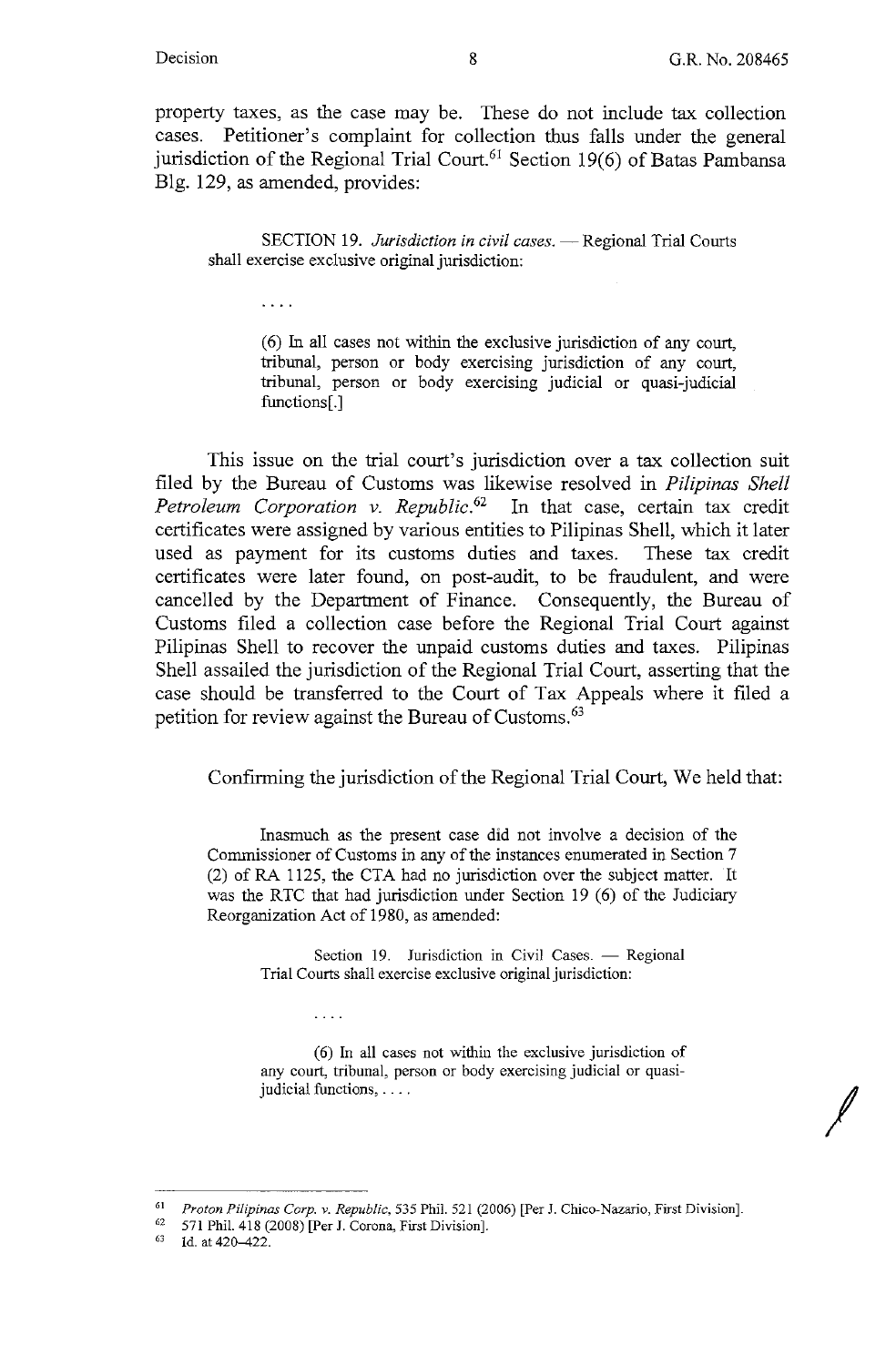*I* 

In view of the foregoing, the RTC should forthwith proceed with Civil Case No. 02-103191 and determine the extent of petitioner's liability.64 (Citation omitted)

This Court further held that the filing of the complaint for collection was a proper remedy because the assessment for customs duties and taxes was already final and incontestable. Since the tax credit certificates were cancelled, and Pilipinas Shell's importations were already released from customs custody, the only way by which the Bureau of Customs could enforce the payment of Pilipinas Shell's outstanding import duties was by filing a collection case.<sup>65</sup> Thus:

Under the TCCP, the assessment is in the form of a liquidation made on the face of the import entry return and approved by the Collector of Customs. Liquidation is the **final computation and ascertainment by the Collector of Customs of the duties due on imported merchandise**  based on official reports as to the quantity, character and value thereof, and the Collector of Customs' own finding as to the applicable rate of duty. A liquidation is considered to have been made when the entry is officially stamped "liquidated."

Petitioner claims that it paid the duties due on its importations. Section 1603 of the old TCCP stated:

> Section 1603. *Finality of Liquidation*. - When articles have been entered and passed free of duty or final adjustments of duties made, with subsequent delivery, such entry and passage free of duty or settlement of duties will, after the expiration of one year from the date of the final payment of duties, in the absence of fraud or protest, be final and conclusive upon all parties, unless the liquidation of the import entry was merely tentative.

. . . .

None of the foregoing exceptions is present in this case. There was no fraud as petitioner claimed ( and was presumed) to be in good faith. Respondent does not dispute this. Moreover, records show that petitioner paid those duties without protest using its TCCs. Finally, the liquidation was not a tentative one as the assessment had long become final and incontestable. Consequently, pursuant to *Yabes* and because of the cancellation of the TCCs, respondent had the right to file a collection case.

Section 1204 of the TCCP provides:

Section 1204. *Liability of Importer for Duties.* --Unless relieved by laws or regulations, the **liability for duties, taxes, fees and other charges attaching on importation constitutes a personal debt due from the importer to the government which can be discharged only by payment in full** of all duties, taxes, fees and other

 $\frac{64}{65}$  Id. at 427.

Id. at 425.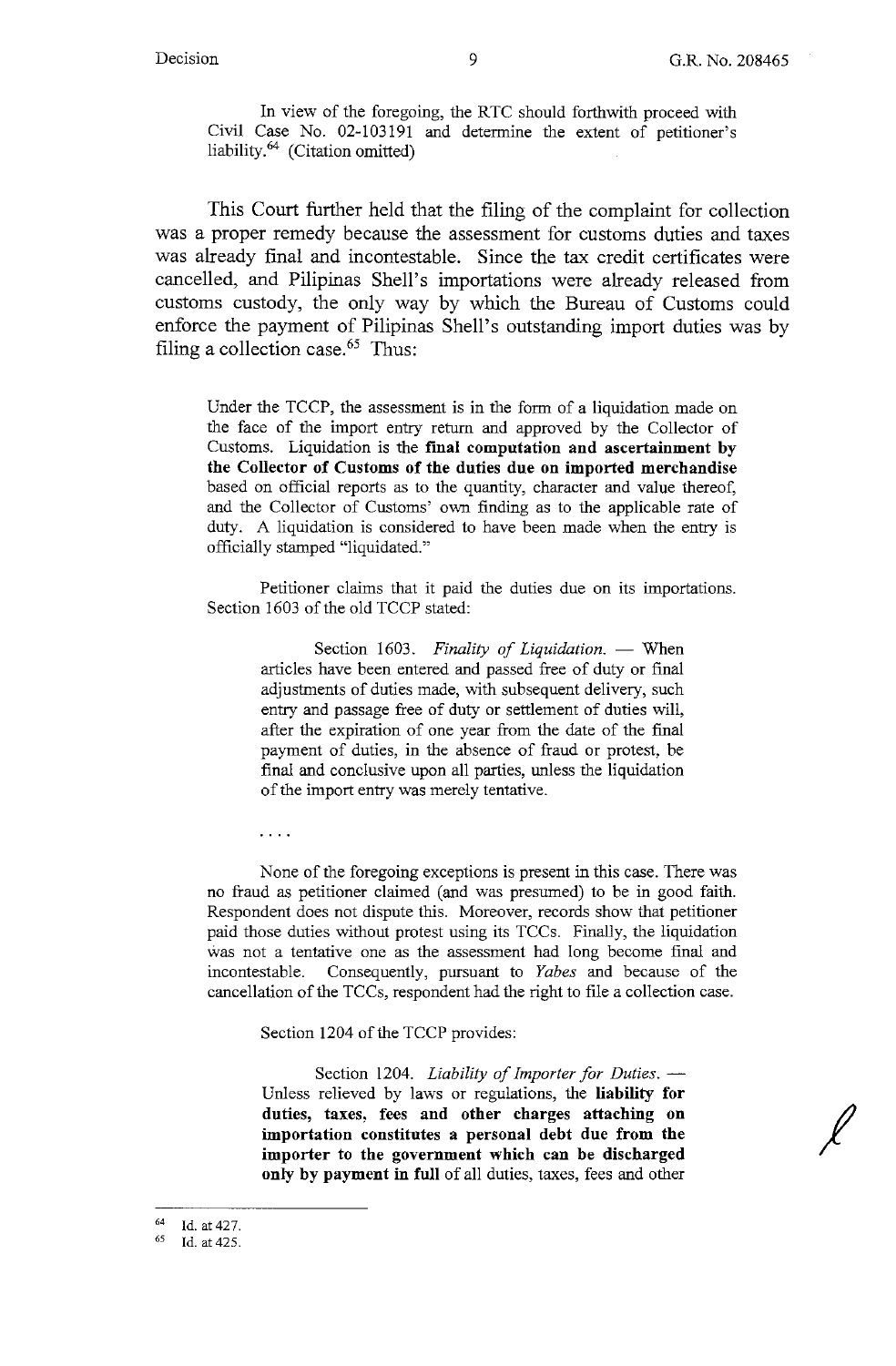*)* 

charges legally accruing. It also constitutes a **lien upon the articles imported which may be enforced while such articles are in the custody or subject to the control of the government.** (emphasis supplied)

Under this provision, import duties constitute a personal debt of the importer that must be paid in full. The importer's liability therefore constitutes a lien on the article, which the government may choose to enforce while the imported articles are either in its custody or under its control.

**When respondent released petitioner's goods, its (respondent's) lien over the imported goods was extinguished. Consequently, respondent could only enforce the payment of petitioner's import**  duties in full by filing a case for collection against petitioner.<sup>66</sup> (Emphasis supplied, citations omitted)

Meanwhile, the Court of Tax Appeals denied the Bureau of Customs' motion to dismiss Pilipinas Shell's petition for review. However, this denial was annulled on *certiorari* by the Court of Appeals, prompting Pilipinas Shell to seek recourse to this Court. In G.R. No. 176380, entitled *Pilipinas Shell Petroleum Corporation v. Commissioner of Customs,67* the Court denied Pilipinas Shell's petition for review, ruling that, "the ... case does not involve a tax protest case within the jurisdiction of the [Court of Tax Appeals] to resolve."<sup>68</sup> The Court explained:

Section 7 of RA No. 1125, as amended, states:

Sec. 7. *Jurisdiction.* - The CTA shall exercise:

- (a) Exclusive appellate jurisdiction to review by appeal  $\ldots$ ;
- (b)
	- 4. **Decisions of the Commissioner of Customs in cases involving liability for customs duties, fees or other money charges,**  seizure, detention, or release or property affected, fines, forfeitures or other penalties in relation thereto, or other matters arising under the Customs Law or other laws administered by the Bureau of Customs;

**These decisions of the respondent involving customs duties specifically refer to his decisions on** *administrative tax protest cases,* as stated in Section 2402 of the Tariff and Customs Code of the Philippines (TCCP):

Section 2402. *Review by Court of Tax Appeals.* -**The party aggrieved by a ruling of the Commissioner in** 

 $^{66}$  Id. at 424-426.

 $^{67}$  607 Phil. 569 (2000 [Per J. Brion, Second Division].

Id. at 577.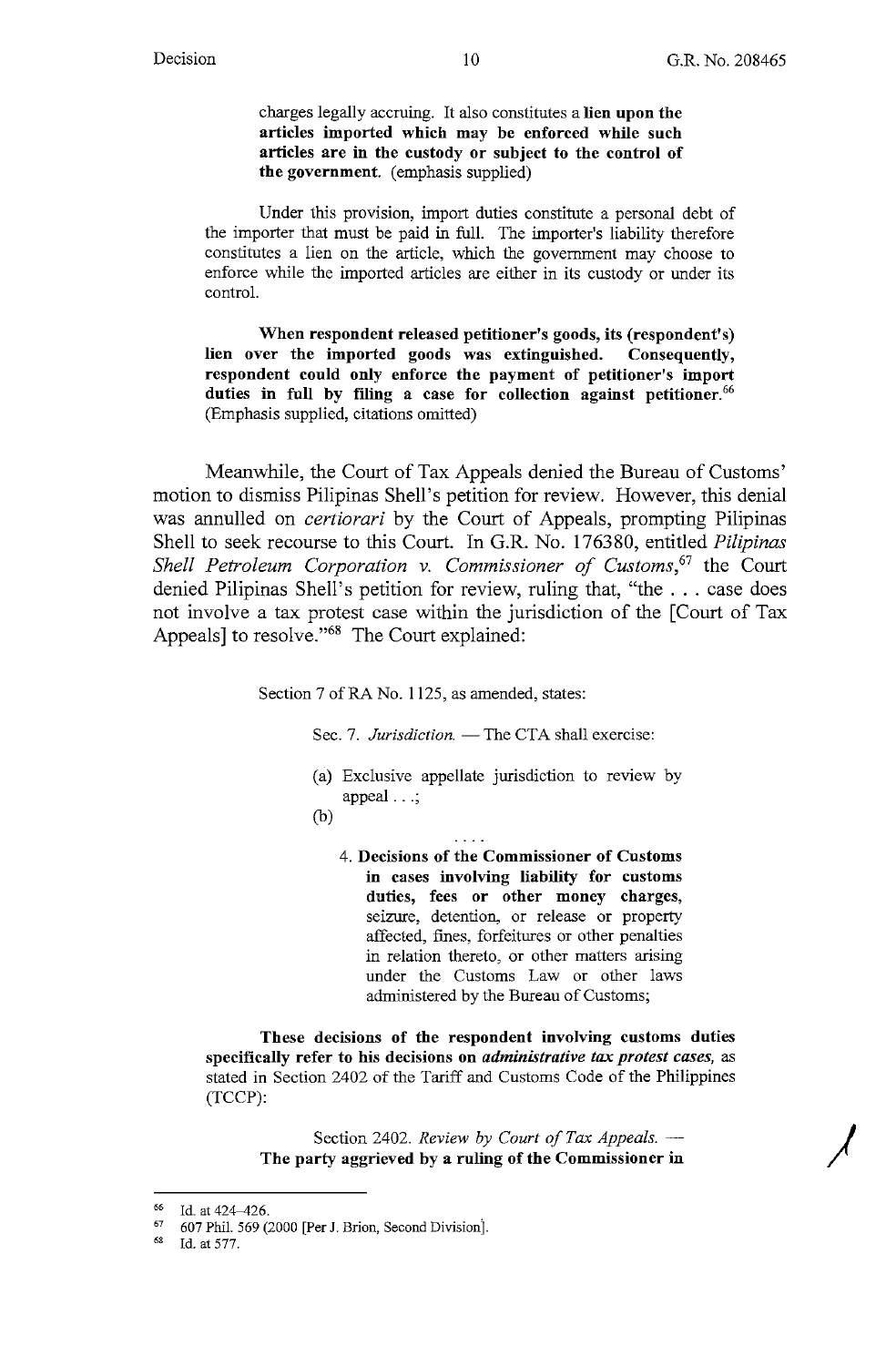. . . .

*I* 

any matter brought before him upon protest or by his action or ruling in any case of seizure **may appeal to the Court of Tax Appeals,** in the manner and within the period prescribed by law and regulations.

Unless an appeal is made to the Court of Tax Appeals in the manner and within the period prescribed by laws and regulations, the action or ruling of the Commissioner shall be final and conclusive.

**[W]hen Shell went to the CTA, the issues it raised in its petition were all related to** *the fact and efficacy of the payments made,* **specifically the genuineness of the TCCs; the absence of due process in the enforcement of the decision to cancel the TCCs; the facts surrounding the fraud in originally securing the TCCs; and the application of estoppel. These are payment and collection issues, not tax protest issues within the CTA's jurisdiction to rule upon.** 

**We note in this regard that Shell never protested the original assessments of its tax liabilities and** in **fact settled them using the TCCs. These original assessments, therefore, have become final, incontestable, and beyond any subsequent protest proceeding, administrative or judicial, to rule upon.** 

To be very precise, Shell's petition before the CTA principally questioned the validity of the cancellation of the  $TCCs$   $-$  a decision that was made not by the respondent, but by the Center. As the CTA has no jurisdiction over decisions of the Center, Shell's remedy against the cancellation should have been a *certiorari* petition before the regular courts, not a tax protest case before the CT A. Records do not show that Shell ever availed of this remedy. Alternatively, as we held in *Shell v*. *Republic of the Philippines,* the appropriate forum for Shell under the circumstances of thls case should be at the collection cases before the RTC where Shell can put up the fact of its payment as a defense.<sup>69</sup> (Emphasis supplied, citations omitted)

Similarly, this case does not involve a disputed assessment or a decision of the Commissioner of Customs, but a collection of customs duties and taxes, which resultantly have remained unpaid because of the cancellation of TCC No. 004334. Hence, we uphold the Regional Trial Court's jurisdiction over the collection case.

As stated earlier, Republic Act No. 9282<sup>70</sup> was enacted in 2004, amending certain provisions of Republic Act No. 1125, including Section 7, to read as follows:

<sup>&</sup>lt;sup>69</sup> Id. at 577–580.<br><sup>70</sup> An Act Expanding the Jurisdiction of the Court of Tax Appeals (CTA), Elevating Its Rank to the Level of a Collegiate Court with Special Jurisdiction and Enlarging Its Membership, Amending for the Purpose Certain Sections of Republic Act No. 1125, as Amended, Otherwise Known as the Law Creating the Court of Tax Appeals, and for Other Purposes (March 30, 2004).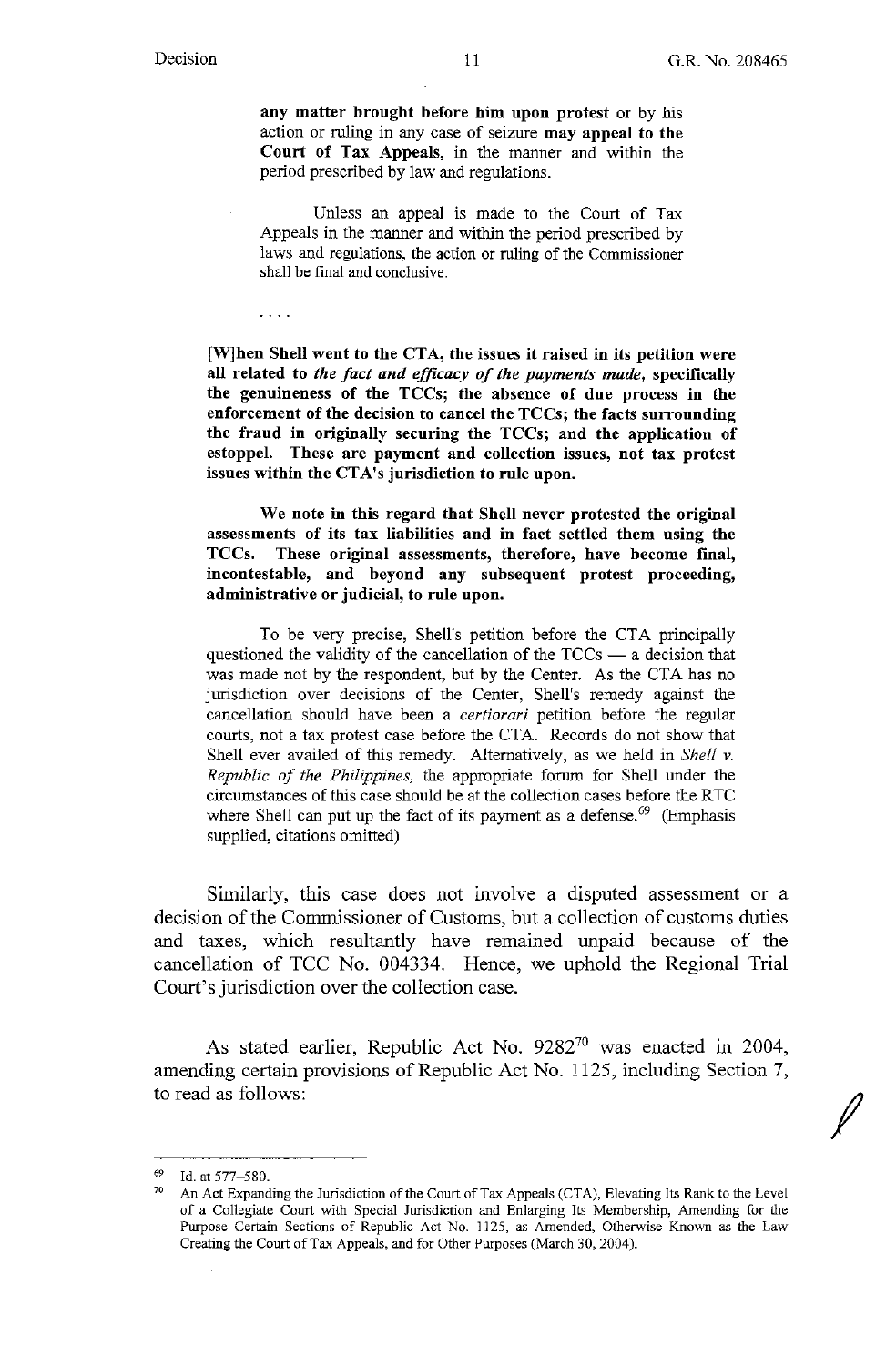Sec. 7. *Jurisdiction.* - The CTA shall exercise:

(a) Exclusive appellate jurisdiction to review by appeal, as herein provided:

 $\cdots$ 

(b) Jurisdiction over cases involving criminal offenses as herein provided:

 $\sim 100$  .

( c) Jurisdiction over tax collection cases as herein provided:

(1) Exclusive original jurisdiction in tax collection cases involving final and executory assessments for taxes, fees, charges and penalties: *Provided, however,* That collection cases where the principal amount of taxes and fees, exclusive of charges and penalties, claimed is less than One million pesos (Pl,000,000.00) shall be tried by the proper Municipal Trial Court, Metropolitan Trial Court and Regional Trial Court.

- (2) *Exclusive appellate jurisdiction in tax collection cases:* 
	- (a) *Over appeals from the judgments, resolutions ot orders of the Regional Trial Courts in tax collection cases originally decided by them,* in their respective territorial jurisdiction.
	- (b) Over petitions for review of the judgments, resolutions or orders of the Regional Trial Courts in the Exercise of their appellate jurisdiction over tax collection cases originally decided by the Metropolitan Trial Courts, Municipal Trial Courts and Municipal Circuit Trial Courts, in their respective jurisdiction. (Emphasis supplied)

Under the amendatory Act, the Court of Tax Appeals is now vested with exclusive original and appellate jurisdiction over tax collection cases. Section  $7(c)(2)(a)$ , in particular, grants the Court of Tax Appeals exclusive appellate jurisdiction over appeals from the judgments of the regional trial courts in tax collection cases. Thus, the appeal from the Regional Trial Court's March 5, 2007 Decision should have been filed with the Court of Tax Appeals, not with the Court of Appeals. Consequently, the Court of Appeals' Decision is void for lack of jurisdiction. The erroneous filing of the appeal before the Court of Appeals did not suspend the 30-day period of appeal, rendering the Regional Trial Court's Decision final and executory.<sup>71</sup>

In view of the foregoing, there is no need to pass upon the substantive issues raised by petitioner.

<sup>71</sup>*Mitsubishi Motors Phils. Corp.* v. *Bureau of Customs,* 760 Phil. 954 (2015) [Per J. Perlas-Bernabe, First Division].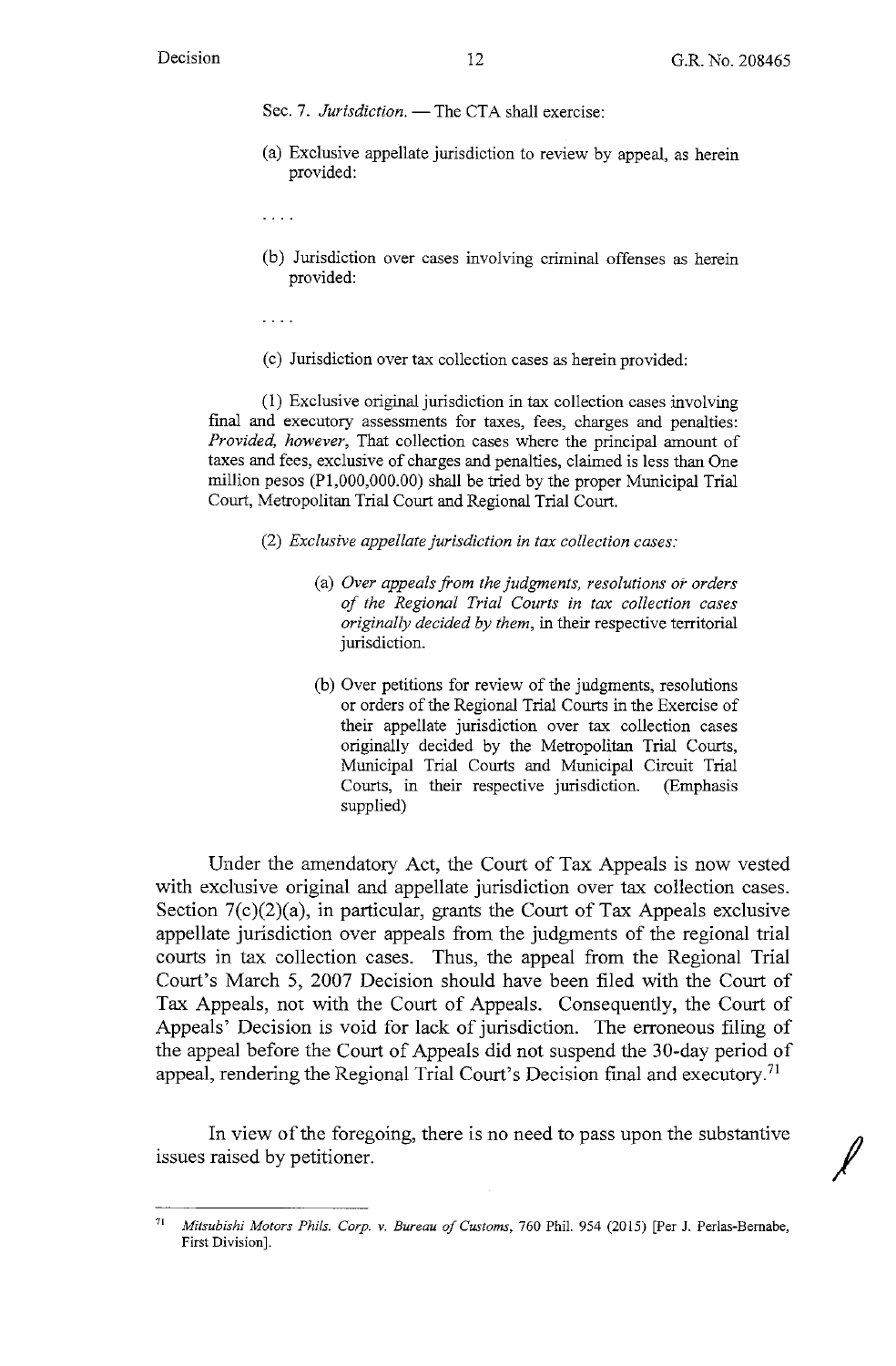**WHEREFORE,** the Petition is **GRANTED.** The assailed Decision dated November 29, 2012 and Resolution dated August 5, 2013 of the Court of Appeals are **ANNULLED and SET ASIDE** for lack of jurisdiction. The Decision dated March 5, 2007 of the Regional Trial Court of Manila, Branch 20 is **REINSTATED.** Respondent Bush Boake Allen (Phils.) Inc. is ordered to pay the Bureau of Customs the amount of P2,464,650.00 with 6% interest from the filing of the complaint.

**SO ORDERED.** 

**M.V.F. LEONEN** 

Associate Justice

WE CONCUR:

ESTELA M!**\*P**ERLAS-BERNABE Senior Associate Justice

HERNANDO ·RAM

/

Associate Justice

 $\sim 10^{11}$ 

 $\mathcal{L}^{\mathcal{L}}$  , where  $\mathcal{L}^{\mathcal{L}}_{\mathcal{L}}$  ,

 $\mathcal{L}_{\rm{max}}$  and  $\mathcal{L}_{\rm{max}}$  and  $\mathcal{L}_{\rm{max}}$ 

**EDGARDO L. DELOS SANTOS** Associate Justice

**.JHOSEffi,OPEZ**  Associate Justice

#### **ATTESTATION**

I attest that the conclusions in the above Decision had been reached in consultation before the case was assigned to the writer of the opinion of the Court's Division.

MAR∜IC M.V.F. LEONEN  $'$ Associate Justice Chairperson

 $\sqrt{1-\lambda}$  and  $\gamma = \frac{1}{2} \pi$